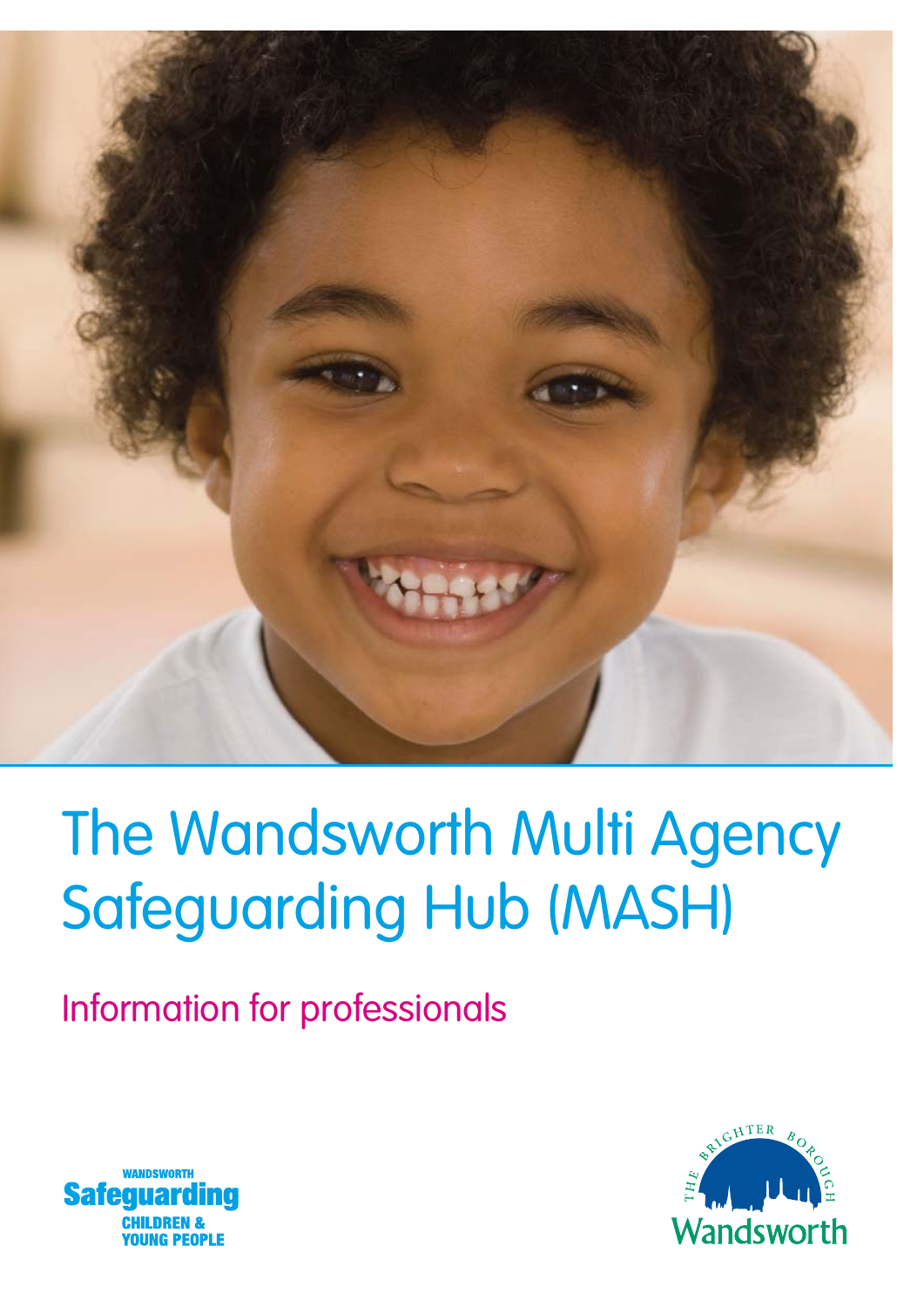

### Introduction

The Wandsworth MASH is a new model for managing and responding to contacts and referrals to children's social care. The MASH is a multi-agency team of professionals who work together to share information within a secure environment to support better decision-making on cases.

By bringing representatives of different agencies together, more information is available in relation to each case meaning a more sound assessment of risk can be made. This will ultimately result in better decisions being made leading to better outcomes for children and young people.



# Who is in the MASH

At the launch of the Wandsworth MASH in April 2014, the following agencies and services are represented:

- Children's Social Care Police
	-
- Community Health Probation
	-
- **Education Welfare Housing** 
	-

In addition the Wandsworth Family Information Service is co-located with the MASH in order to support the relationship between Early Help and the MASH. It is envisaged that over time more partners will join the MASH as its remit expands and it becomes clearer what additional support is required.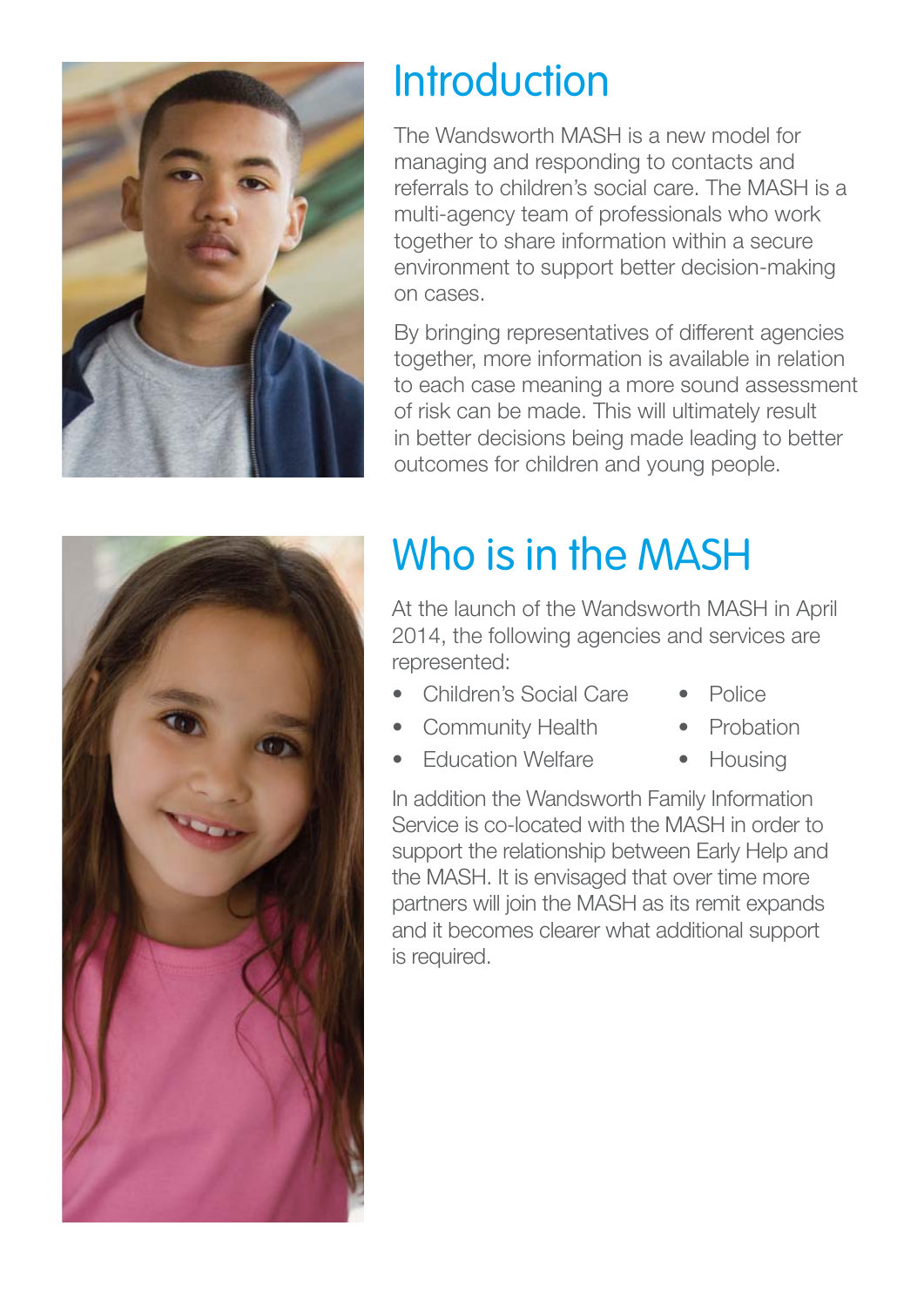## How does it work?

The MASH is the new front door for access to children's social care in Wandsworth. Although the MASH is multi-agency, ultimate responsibility for decision-making rests with the MASH Manager (a Principal Social Worker). The high level process is as follows:

- 1. All contacts and referrals to Wandsworth children's social care are received by the MASH and based on the information available an initial decision is made on action. This may be provision of information and advice, a referral or signposting to early help services, allocation for a child and family assessment or to conduct a strategy meeting/discussion.
- 2. If the MASH Manager feels further multiagency information is needed to support the initial decision or to support an assessment or strategy discussion/meeting, the case can be referred to the MASH team for agency checks to be carried out.
- 3. MASH team members carry out agency checks on the case within a set timeframe in order to identify previous involvement with services and highlight risks. This information is then compiled into a comprehensive risk assessment and analysis of the case from each agency's perspective.
- 4. Using the risk assessment, the MASH Manager reviews the case and makes a decision on action. Again, this may be provision of information and advice, signposting or referral to early help services. allocation for assessment or to conduct a strategy meeting/discussion. If an assessment is already being undertaken or a strategy discussion/meeting has been arranged, the MASH information will support those processes.

### **Benefits**

#### Secure information **Sharing**

The MASH provides a secure environment for agencies to share information and intelligence about cases – meaning a full picture of the child or young person's life can be built to support decision making.

#### **Comprehensive** risk analysis

Information and analysis in the MASH is risk-focused and structured around the Signs of Safety approach. This means a detailed understanding of the case is built up and a comprehensive assessment of risk can be undertaken.

#### **Better decision I**making

Improved information sharing and a comprehensive understanding of risk provides the environment for better working between agencies, better application of thresholds and ultimately, better decision-making.